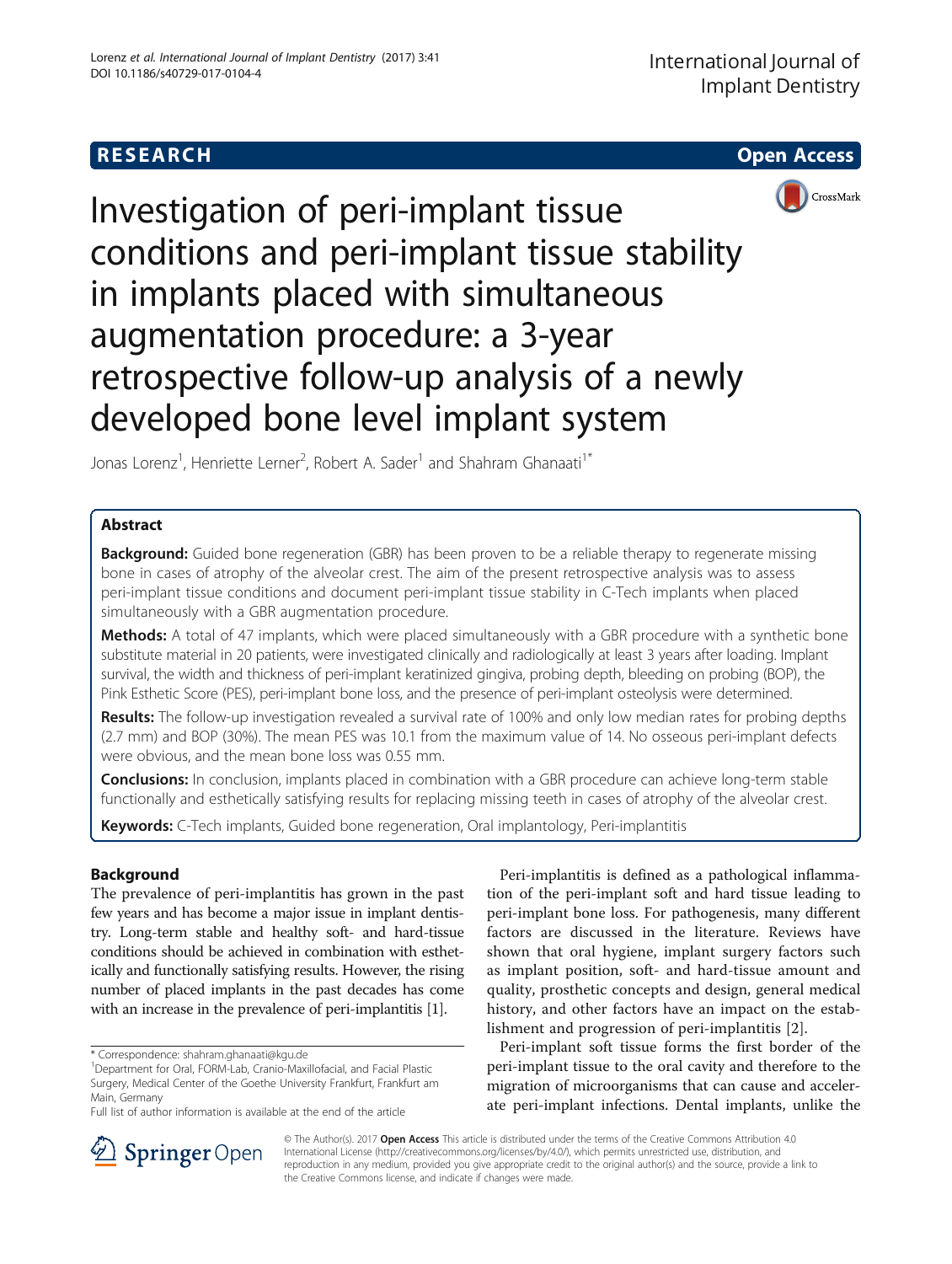natural teeth, do not possess a compact barrier against penetration properties of the oral cavity. Peri-implant soft tissue acts as a cuff-like barrier [\[3](#page-8-0)]. In contrast to the periodontal attachment, there is no connective tissue fiber insertion into the implant surface. The periimplant soft tissue possesses a lower number of blood vessels [\[4](#page-8-0), [5\]](#page-8-0) and cells but a higher amount of collagen [[3, 6\]](#page-8-0). As a consequence of these anatomical differences, the peri-implant soft tissue has a decreased defending mechanism against microorganisms that in a pathological amount causes peri-implant infections.

A major etiological factor for peri-implantitis is the position of the implant in the surrounding bone [[2\]](#page-8-0). In addition to bone quality and vascularization, a sufficient amount of peri-implant bone is important for the longterm stability of the implant and a sufficient underlining to the peri-implant soft tissue [\[2](#page-8-0)]. However, in most patients, the local bone amount is reduced due to atrophy, inflammatory processes, or resectional defects. Therefore, in the past few years, different techniques have been described to enlarge the local bone amount in prospective implant sites [[7\]](#page-8-0). Besides methods such as GBR or the sinus augmentation technique, different augmentation materials have been investigated and established in the daily clinical routine. Autologous bone in the context of hard tissue augmentations is still the gold standard due to its osteogenic capacity [[8\]](#page-8-0). To avoid the disadvantages that come with autologous bone transfer, such as a second surgical site and an increase in postoperative pain, biomaterial research has focused on the development of bone substitute materials that serve as scaffolds for the ingrowth of bone and its progenitor cells from the surrounding tissue [[9\]](#page-8-0).

The ability of bone substitute materials to form a sufficient and stable implantation bed has been proven in numerous clinical trials; however, it is still to a certain degree unclear if the different tissue reactions have an impact on the establishment of a peri-implant infection, especially when these biomaterials are used for augmentations around the implant shoulder. Due to the two-stage design of the implant, the implant shoulder presents a potential micro-gap between the abutment and the implant and a port of entry for microorganisms and peri-implant infections leading to a manifestation of peri-implantitis [\[10](#page-8-0)].

Regarding the stability of peri-implant hard and soft tissue, biological or anatomical factors are not the only elements that could be proven to have an impact. Technical factors such as the implant-abutment connection are also known to be key factors for long-term stable hard- and soft-tissue health [[11\]](#page-8-0). Regarding the implantabutment connection, which seems to be the key issue, located on the interface between the implant, the peri-implant bone, the peri-implant soft tissue, and

the oral cavity, different studies have shown that a Morse-tapered conical connection reduces the micromovement and therefore the micro-motions, which results in a pump effect of sulcus fluid and microorganisms in the fragile peri-implant soft tissue [[10](#page-8-0), [12\]](#page-8-0). The conical connection leads to a kind of "cold welding" type of connection that seems to prevent bone loss compared to external implant-abutment connections [[10](#page-8-0), [12\]](#page-8-0).

A further factor, which has been detected to improve peri-implant hard- and soft-tissue health and is related to a conical implant-abutment connection, is a "platform switching" design. By switching the platform between the implant and the abutment from the outside surface of the implant to the inside region and therefore in larger distance to the peri-implant hard and soft tissue, the colonization of microorganisms seems to be reduced. Furthermore, the conical connection in combination with a platform switching design decreases stress transferred onto the peri-implant bone. As a result, peri-implant bone loss is prevented and the peri-implant soft- and hard-tissue health can be preserved [[11](#page-8-0), [13\]](#page-8-0).

The aim of the present retrospective investigation was to assess clinically and radiologically peri-implant tissue conditions and document peri-implant tissue stability in C-Tech implants when placed simultaneously with a GBR augmentation procedure after at least 3 years of loading.

## **Methods**

#### Patient population

In the present retrospective study, 47 dental implants (C-Tech Esthetic Line implants) from 20 patients (11 female, 9 male) with a mean age of 58.5 years (45– 75 years) were analyzed clinically and radiologically. Implant placement and follow-up investigation was performed at the HL Dentclinic in Baden-Baden, Germany. The study was approved by the ethics commission of the medical department of Goethe University in Frankfurt am Main, Germany (378/16). All participating patients gave written informed consent to participate in the study and for publication of the obtained data. All patients from the private practice from one of the authors (H.L) that received C-Tech Esthetic Line implants in combination with a GBR augmentation procedure over a period of 1 year that have been available for follow-up investigation have been included in the present study. Furthermore, implants had to be loaded for at least 3 years. Patients with incomplete data collection or refusing to participate in the study have been excluded. Implants were placed in combination with simultaneous augmentation procedures on the implant shoulder (lateral augmentation, GBR) with synthetic (alloplastic) biomaterials. Hydroxyapatite (HA)-based bone substitute materials and bone substitute materials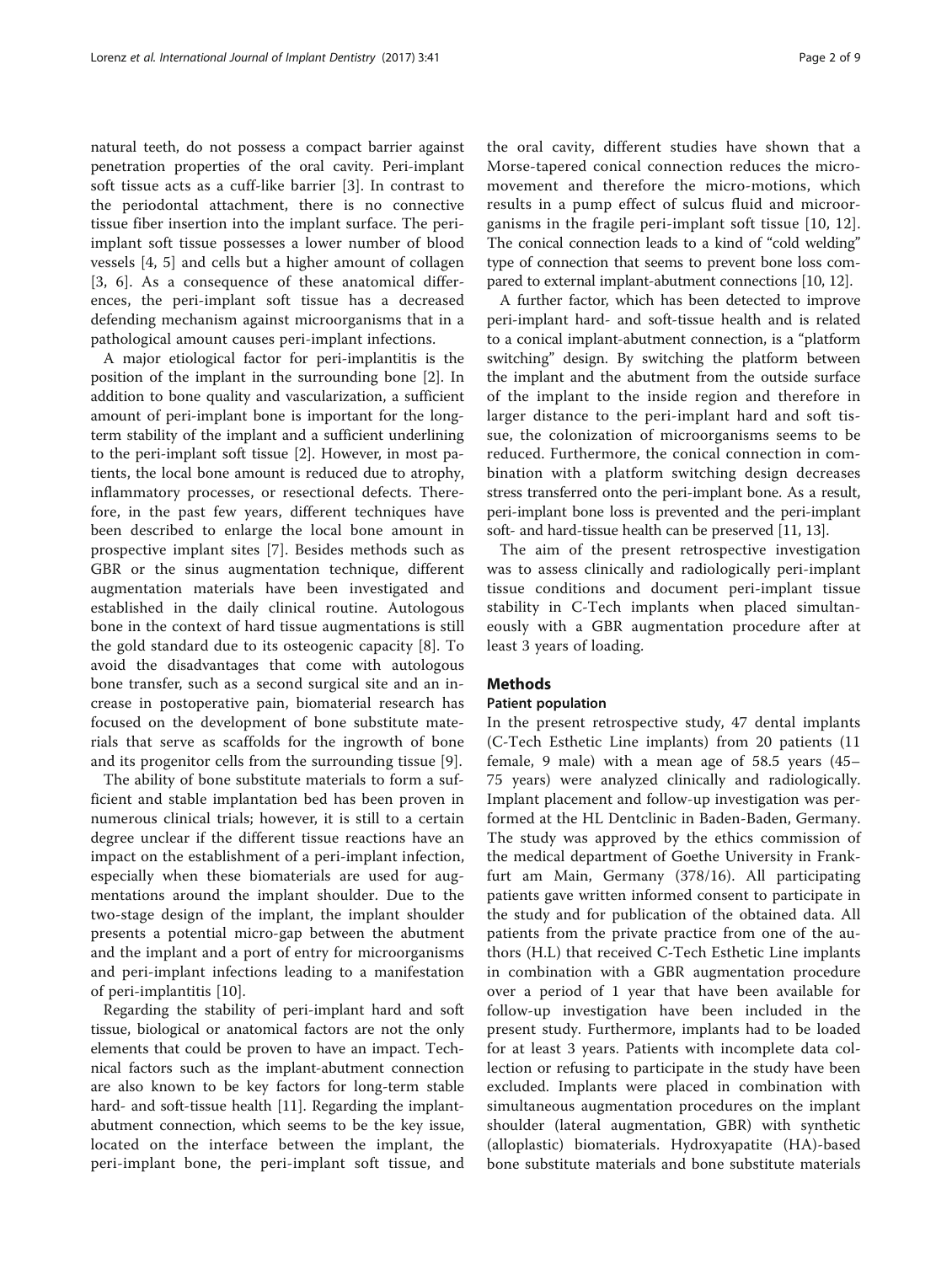consisting of HA and beta-tricalcium phosphate (β-TCP) were used. Maxresorb<sup>®</sup> (Botiss Biomaterials, Berlin, Germany) is a synthetic derived bone substitute material made of biphasic calcium phosphate. It is composed of 60% HA and 40% β-TCP and has been applied for augmentation in 26 implants, while in 21 implants, Osbone<sup>®</sup> (Curasan, Frankfurt, Germany), a synthetic bone substitute material made of pure HA, has been used.

Implants were placed in native alveolar bone and augmentation around the implant shoulder due to horizontal and vertical bone defects that led to dehiscences of the implant surface. Twenty-three implants were placed in the upper jaw and 24 implants in the lower jaw. All implant placements were delayed at least 3 months after the extraction of teeth not worth preserving, and loading was done after a mean osseointegration period of 4 months. Prosthetic rehabilitation consisted of fixed prosthetics in 43 implants and removable prosthetics in 4 implants. The clinical and radiological follow-up investigation was performed after a loading period of at least 3 years (36–48 months after incorporation of prosthetics, mean 42.6 months). Implant survival and peri-implant hard- and soft-tissue health were analyzed to determine the manifestations of peri-mucositis by analysis of bleeding on probing (BOP) or peri-implantitis by analysis of marginal bone loss. Table [1](#page-3-0) gives an overview of retrospectively investigated implants with patient information, implant localization, and implant data.

#### C-Tech implant system

In the present retrospective study, bone level implants (C-Tech Esthetic Line implants) were investigated clinically and radiologically. The bone level implant system has a Morse-locking conical implant-abutment connection with platform switching and an indexing hex that allows subcrestal implant placement and aims to prevent peri-implant bone loss. The surface of the implant system is manufactured by grit-blasting and acid-etching. The macrostructure of the implant consists of a beveled shoulder and three different threading profiles changing along the length of the implant.

Figure [1](#page-4-0) gives a representation of the technical characteristics of the investigated C-Tech Esthetic Line implant system.

#### Clinical and radiological follow-up investigation

After a mean period of 3 years after loading, the implants were investigated clinically and radiologically according to previously published methods [\[14](#page-8-0), [15](#page-8-0)]. To determine the stability of the peri-implant hard and soft tissue, the following parameters were analyzed: implant survival, that is, the implants being in situ; the width and thickness of the peri-implant keratinized gingiva (in millimeters); the probing depth (in millimeters); BOP; peri-implant bone loss (in millimeters); and the presence of peri-implant osteolysis. The probing depth was measured with a blunt periodontal probe at four sites (mesio-buccal, distal-buccal, mesio-oral, and disto-oral). Simultaneously to the measurement of the probing depths, the implant was checked to see if probing provoked bleeding (BOP).

To analyze the esthetic appearance of the implantretained prosthetics, the PES was determined. Digital photographs including the neighboring and opposite teeth were recorded and evaluated by two independent experienced blinded investigators familiar with the PES scoring method. The PES score is generated using seven items (mesial papilla, distal papilla, soft-tissue level, soft-tissue contour, alveolar process deficiency, soft-tissue color, and texture) and an evaluation with a point score from  $0 =$  very bad to  $2 =$  excellent. Thus, a maximum score of 14 can be achieved. For determination of peri-implant bone loss, digitally recorded panoramic radiographies taken routinely after implant insertion and upon reexamination were analyzed with appropriate radiological software. Bone loss was measured mesially and distally, and a mean bone loss value was calculated.

Investigation parameters:

- Implant being in situ
- Width and thickness of peri-implant keratinized gingiva
- Pink Esthetic Score (PES)
- Probing depth<br>• BOP
- $\bullet$  BOP<br> $\bullet$  Peri-
- Peri-implant bone loss<br>• Presence of peri-impla
- Presence of peri-implant osteolysis

#### Results

Altogether, 47 implants were placed in the upper and lower jaws of a total of 20 patients. In all implants, lateral augmentation in a GBR process was performed simultaneously with implant placement due to reduced horizontal or vertical height of the alveolar crest. A total of 23 implants were placed in the upper jaw and 24 implants in the lower jaw. The implant diameter varied between 3.5 mm (32 implants) and 4.3 mm (15 implants). The implant length varied between 11 mm (37 implants) and 13 mm (10 implants). Prosthetic restoration consisted of fixed prosthetics (43 implants) and removable prosthetics (r.p.) (4 implants) (Table [1\)](#page-3-0).

The bone substitute materials applied for the horizontal and vertical GBR procedures were of synthetic (HA and  $β$ -TCP) origin.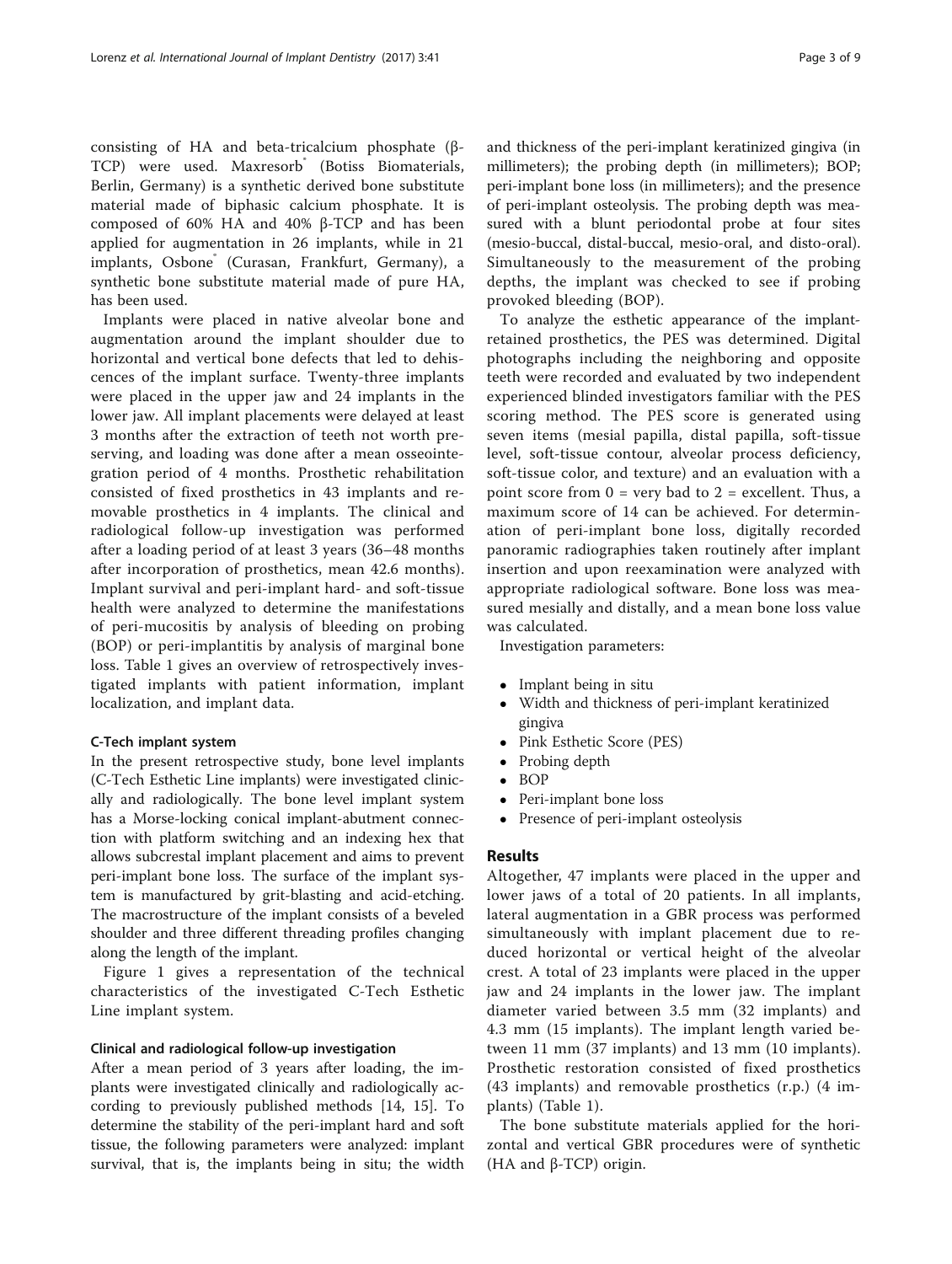| Patient        | Gender<br>(m/f) | Age (years) | <b>TWOLF T</b> and opening patients and the namber and site of the inserted implants<br>Implant localization<br>(region) | Implant diameter<br>(mm) | Implant length<br>(mm) | Augmentation<br>material | Prosthetic<br>rehabilitation |
|----------------|-----------------|-------------|--------------------------------------------------------------------------------------------------------------------------|--------------------------|------------------------|--------------------------|------------------------------|
| $\mathbf{1}$   | f               | 50          | 32                                                                                                                       | 3.5                      | 13                     | $HA + \beta$ -TCP        | r.p                          |
|                |                 |             | 34                                                                                                                       | 4.3                      | $11$                   | $HA + \beta$ -TCP        | r.p                          |
|                |                 |             | 42                                                                                                                       | 3.5                      | 13                     | $HA + \beta$ -TCP        | r.p                          |
|                |                 |             | $44\,$                                                                                                                   | 4.3                      | $11$                   | $HA + \beta$ -TCP        | r.p                          |
| $\overline{2}$ | ${\sf m}$       | 61          | 36                                                                                                                       | 3.5                      | 11                     | $HA + \beta$ -TCP        | f.p.                         |
|                |                 |             | 37                                                                                                                       | 3.5                      | 11                     | $HA + \beta$ -TCP        | f.p.                         |
|                |                 |             | $46\,$                                                                                                                   | 3.5                      | 11                     | $HA + \beta$ -TCP        | f.p.                         |
|                |                 |             | 47                                                                                                                       | 3.5                      | $11$                   | $HA + \beta$ -TCP        | f.p.                         |
| 3              | ${\sf m}$       | 48          | $26\,$                                                                                                                   | 4.3                      | 11                     | $HA + \beta$ -TCP        | f.p.                         |
| $\overline{4}$ | $\mathsf f$     | 54          | 21                                                                                                                       | 4.3                      | $11$                   | $HA + \beta$ -TCP        | f.p.                         |
| 5              | $\mathsf f$     | 45          | 23                                                                                                                       | 3.5                      | 13                     | ${\sf HA}$               | f.p.                         |
|                |                 |             | 26                                                                                                                       | 4.3                      | 11                     | ${\sf HA}$               | f.p.                         |
|                |                 |             | $27\,$                                                                                                                   | 4.3                      | $11$                   | ${\sf HA}$               | f.p.                         |
| 6              | ${\sf m}$       | 56          | 32                                                                                                                       | 3.5                      | 13                     | $HA + \beta$ -TCP        | f.p.                         |
|                |                 |             | $42\,$                                                                                                                   | 3.5                      | 13                     | $HA + \beta$ -TCP        | f.p.                         |
| 7              | ${\sf m}$       | 54          | 36                                                                                                                       | 4.3                      | $11$                   | $HA + \beta$ -TCP        | f.p.                         |
|                |                 |             | $46\,$                                                                                                                   | 3.5                      | 11                     | $HA + \beta$ -TCP        | f.p.                         |
|                |                 |             | 36                                                                                                                       | 4.3                      | 11                     | $HA + \beta$ -TCP        | f.p.                         |
| 8              | f               | $73\,$      | 16                                                                                                                       | 3.5                      | 11                     | $HA + \beta$ -TCP        | f.p.                         |
|                |                 |             | 26                                                                                                                       | 3.5                      | 11                     | $HA + \beta$ -TCP        | f.p.                         |
| 9              | $\,$ m $\,$     | 64          | $27\,$                                                                                                                   | 4.3                      | $11$                   | $HA + \beta$ -TCP        | f.p.                         |
| 10             | f               | 62          | $15\,$                                                                                                                   | 3.5                      | 11                     | $HA + \beta$ -TCP        | f.p.                         |
|                |                 |             | $16\,$                                                                                                                   | 3.5                      | 11                     | $HA + \beta$ -TCP        | f.p.                         |
|                |                 |             | $17\,$                                                                                                                   | 3.5                      | 11                     | $HA + \beta$ -TCP        | f.p.                         |
|                |                 |             | 24                                                                                                                       | 3.5                      | 11                     | $HA + \beta$ -TCP        | f.p.                         |
|                |                 |             | $36\,$                                                                                                                   | 4.3                      | 11                     | $HA + \beta$ -TCP        | f.p.                         |
|                |                 |             | $46\,$                                                                                                                   | 3.5                      | $11$                   | $HA + \beta$ -TCP        | f.p.                         |
| 11             | $\mathsf f$     | $75\,$      | 35                                                                                                                       | 3.5                      | 11                     | $HA + \beta$ -TCP        | f.p.                         |
|                |                 |             | $36\,$                                                                                                                   | 3.5                      | 11                     | $HA + \beta$ -TCP        | f.p.                         |
| 12             | $\mathsf f$     | 52          | 16                                                                                                                       | 4.3                      | $11$                   | $HA + \beta$ -TCP        | f.p.                         |
| 13             | m               | 46          | 24                                                                                                                       | 3.5                      | $11\,$                 | $HA + \beta$ -TCP        | f.p.                         |
|                |                 |             | $25\,$                                                                                                                   | $3.5\,$                  | 11                     | $HA + \beta$ -TCP        | f.p.                         |
|                |                 |             | $26\,$                                                                                                                   | 3.5                      | $11$                   | $HA + \beta$ -TCP        | f.p.                         |
|                |                 |             | $46\,$                                                                                                                   | 4.3                      | $11$                   | $HA + \beta$ -TCP        | f.p.                         |
| 14             | $\mathsf f$     | 66          | $36\,$                                                                                                                   | 3.5                      | $11$                   | $HA + \beta$ -TCP        | f.p.                         |
|                |                 |             | $37\,$                                                                                                                   | 3.5                      | $11$                   | $HA + \beta$ -TCP        | f.p.                         |
| 15             | $\mathsf f$     | 63          | $11$                                                                                                                     | 3.5                      | 13                     | ${\sf HA}$               | f.p.                         |
| 16             | $\mathsf f$     | 53          | $36\,$                                                                                                                   | 3.5                      | $11$                   | $HA + \beta$ -TCP        | f.p.                         |
|                |                 |             | $46\,$                                                                                                                   | 3.5                      | $11$                   | $HA + \beta$ -TCP        | f.p.                         |
|                |                 |             | $47\,$                                                                                                                   | 3.5                      | $11$                   | $HA + \beta$ -TCP        | f.p.                         |
| 17             | $\mathsf f$     | 51          | 14                                                                                                                       | 3.5                      | 13                     | $HA + \beta$ -TCP        | f.p.                         |
|                |                 |             | $15\,$                                                                                                                   | 3.5                      | $13$                   | $HA + \beta$ -TCP        | f.p.                         |
| 18             | ${\sf m}$       | 60          | $27\,$                                                                                                                   | 4.3                      | $11$                   | $HA + \beta$ -TCP        | f.p.                         |
|                |                 |             | $47\,$                                                                                                                   |                          |                        |                          |                              |
|                |                 |             |                                                                                                                          | 4.3                      | $11$                   | $HA + \beta$ -TCP        | f.p.                         |

<span id="page-3-0"></span>Table 1 Participating patients and the number and site of the inserted implants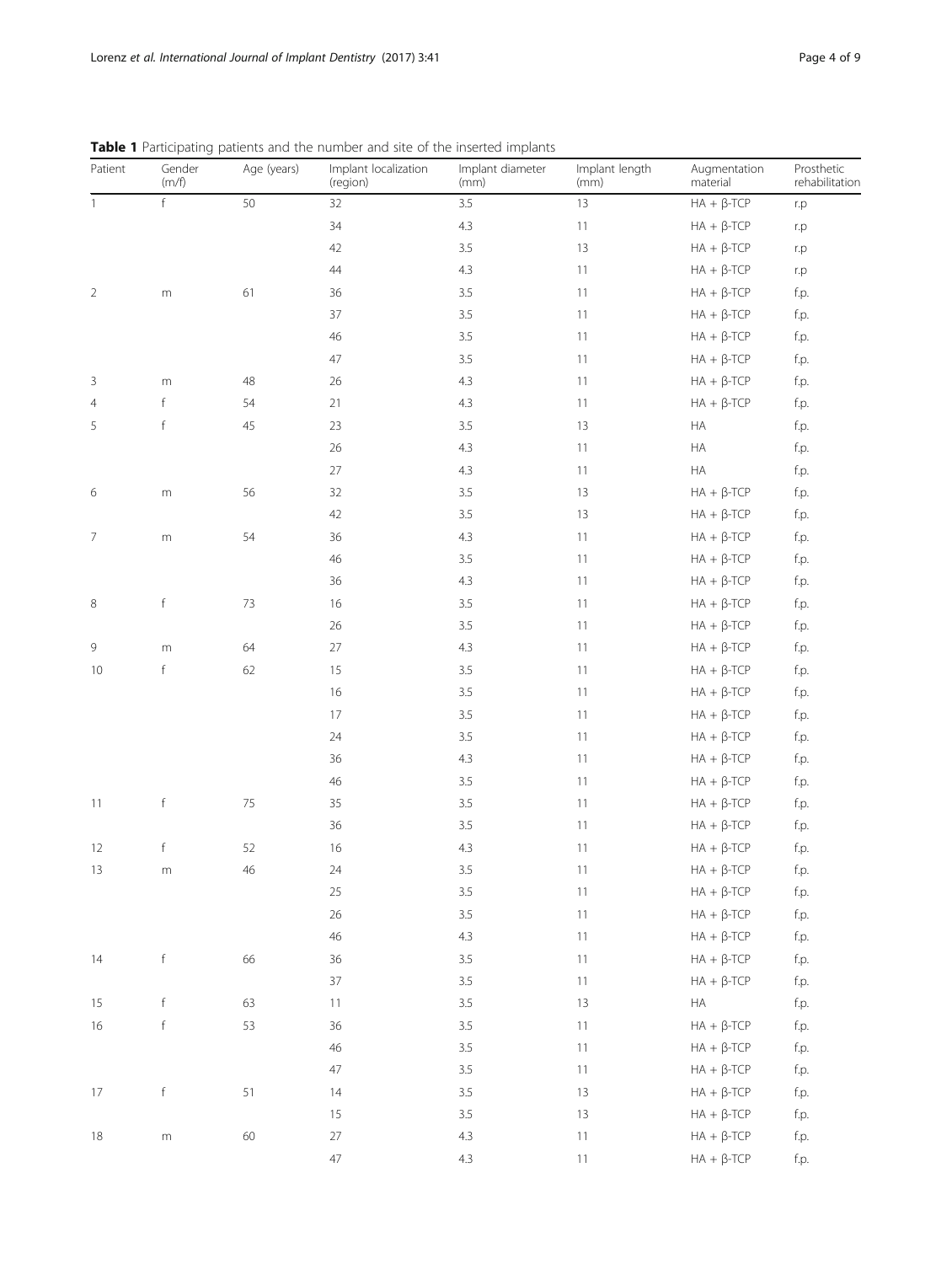| 19       | m                     |           |                              | 3.5                             |                               | $HA + B-TCP$                          | t.p.                       |
|----------|-----------------------|-----------|------------------------------|---------------------------------|-------------------------------|---------------------------------------|----------------------------|
|          |                       |           | 24                           | 3.5                             |                               | $HA + B-TCP$                          | t.p.                       |
| 20       | m                     | 62        | 26                           | 4.3                             |                               | $HA + B-TCP$                          | f.p.                       |
| Total 20 | Total $11*f$ :<br>9*m | Mean 58.5 | Total 47:<br>23*u.j, 24*l.j. | Total 32*3.5 mm,<br>$15*4.3$ mm | Total 37*11 mm,<br>$10*13$ mm | Total $43*HA +$<br>$\beta$ -TCP, 4*HA | Total 43*f.p.,<br>$4*$ r.p |

<span id="page-4-0"></span>**Table 1** Participating patients and the number and site of the inserted implants (Continued)

f female, m male, f.p. fixed prosthetics, r.p. removable prosthetics, u.j. upper jaw, l.j. lower jaw, HA +  $\beta$ -TCP synthetic biphasic bone substitute material composed of 60% HA and 40% β-TCP, HA synthetic bone substitute material made of pure HA

At the follow-up investigation 3 years after implant loading, all of the 47 placed implants were in situ, leading to a survival rate of 100%. No prosthetic complications, major infections, or incompatibility reactions were observed.

Clinical analysis of the probing depths and the presence of BOP was performed to uncover an inflammatory reaction in the peri-implant soft tissue. The mean probing depth calculated from the probing depths at four sites per implant was 2.4 mm, varying from 1 to 4 mm. BOP was observed during probing in 14 of the 47 implants (30%). A distinct correlation between an accumulation of increased probing depth and BOP was obvious, as most implants with BOP presented increased probing depths.

The amount of peri-implant attached keratinized gingiva in the implants of the present study was analyzed to determine a potential correlation between keratinized

peri-implant gingiva, a potential inflammatory response, and peri-implant bone loss and peri-implant osteolysis. All implants had a band of keratinized gingiva of at least 1 mm width and thickness. The mean width was 3.2 mm, ranging from 2 to 6 mm, and the mean thickness was 2.4 mm, ranging from 1 to 4 mm. No distinct and statistically significant correlation of the amount of keratinized gingiva and the evaluated soft-tissue parameters (probing depth and BOP) was observed.

Investigation of the esthetic appearance via PES revealed a mean point score of 10.1 (ranging from 7 to 13) from a maximum of 14. The highest values and therefore acceptance were found in the alveolar process deficiency and the soft-tissue level, which can be interpreted as a benefit of the augmentation procedure around the implant shoulder.

Peri-implant bone loss calculated using the average bone loss mesially and distally of each implant was

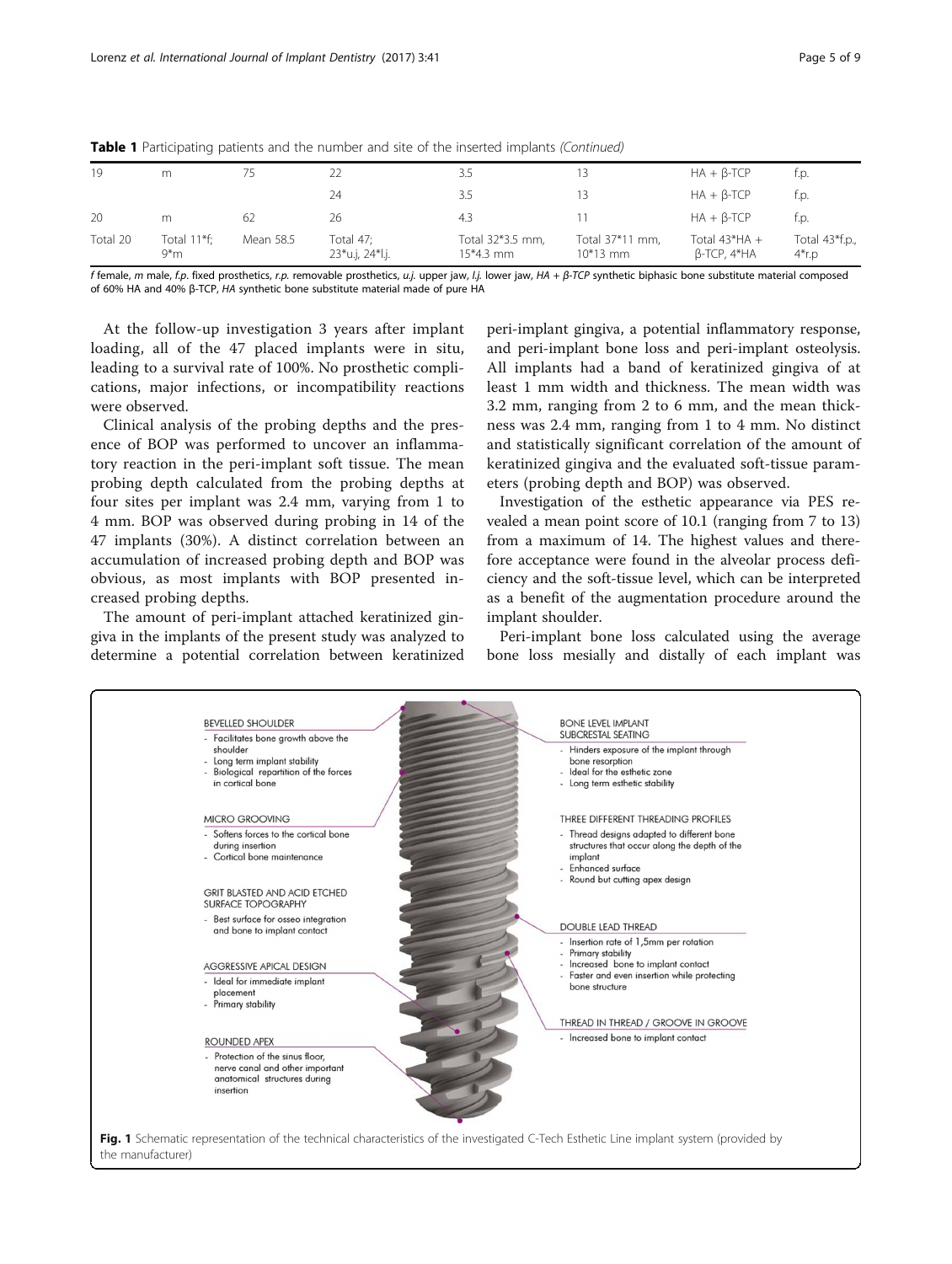0.55 mm (ranging from 0 to 3 mm) without any signs of acute infection or peri-implant osteolysis. Furthermore, the radiological analysis revealed a stable bone level in all implants 3 years after loading.

Table [2](#page-6-0) gives an overview of the results of the clinical and radiological 3-year follow-up investigation. Figure [2](#page-7-0)a–d shows clinical images of the placed implant in patient 4.

### **Discussion**

In the present retrospective study, C-Tech bone level implants placed simultaneously with a GBR procedure around the implant shoulder were investigated clinically and radiologically after at least 3 years of loading to assess peri-implant tissue conditions and document peri-implant tissue stability.

A total of 47 implants were placed in the upper (23 implants) and lower jaw (24 implants) of 20 patients. In all implants, lateral augmentation in a GBR process was performed simultaneously with implant placement due to a reduced horizontal or vertical height of the alveolar crest. The bone substitute materials applied to the horizontal and vertical GBR procedures were of synthetic origin. The clinical and radiological follow-up investigation revealed a survival rate of 100% and only low median rates for probing depths (2.7 mm) and BOP (30%). The mean PES was 10.1 from a maximum value of 14. No osseous peri-implant defects were obvious, and the mean bone loss calculated digitally was 0.55 mm, ranging from 0 to 3 mm.

The tissue reactions to bone substitute materials of different origins have been widely investigated by our research group [\[16](#page-8-0)–[18](#page-8-0)]. It could be shown that the origin, the physico-chemical structure, and the processing techniques have an impact on the cellular tissue reaction within the augmentation bed. In a clinical study, the tissue reaction to a synthetic, HA-based and xenogeneic, bovine-based bone substitute material was compared histologically and histomorphometrically in a two-stage sinus augmentation procedure. It was shown that the synthetic bone substitute material induced a significantly higher expression of multinucleated giant cells (MNGCs) within the implantation bed compared to the xenogeneic bone substitute material. However, the induced MNGCrelated tissue reaction came with a significantly higher vascularization within the implantation bed. Regarding the new bone formation within the implantation bed, it must be mentioned that the results of new bone formation after an integration period of 6 months did not differ between the synthetic and the xenogeneic bone substitute material [[16\]](#page-8-0).

The tissue reaction, however, did not only differ in bone substitute materials of different origin but also in bone substitute materials of the same origin. In an in vivo trial, two xenogeneic bone substitute materials processed with different techniques were implanted subcutaneously in CD-1 mice for up to 60 days. Both bone substitute materials showed good integration within the peri-implant tissue with no signs of adverse inflammatory effects. However, within the implantation bed of the bone substitute of low sintering temperature, few MNGCs were obvious on the surface of small bone substitute granules in the early integration period, while the tissue reaction to the larger granules at later stages consisted mainly of mononuclear cells. In contrast, the tissue reaction to the bone substitute material of high sintering temperature consisted mainly of biomaterial surfaceassociated MNGCs. Previous in vivo and clinical investigations indicated that MNGCs, which are widely known to be an expression of an ongoing foreign body reaction, are expressed especially on the surface of synthetic biomaterial granules, trying to degrade the biomaterial, but without really reducing the ratio of the biomaterial. In fact, multinucleated giant cells, which do not have the ability of degrading synthetic bone substitute materials, can be characterized more as foreign body giant cells than as osteoclastic cells [[17](#page-8-0)–[19\]](#page-8-0).

Previously, our group performed another retrospective study with the same bone level implant system placed immediately after the extraction of teeth not worth preserving [[14](#page-8-0)]. In a collective of 21 patients (11 female, 10 male), 50 dental implants were placed immediately in fresh extraction sockets in the upper (31 implants) and lower jaws (19 implants). The same clinical and radiological parameters were applied to investigate implants 2 years after loading. During the mean observation period of 2 years, none of the implants failed or presented an acute infection or peri-implantitis. All of the implants presented a sufficient amount of peri-implant keratinized soft tissue, low rates of probing depth (mean 2.25 mm), and presence of BOP (34%). The periimplant bone level was stable, with a mean bone loss 2 years after loading of 0.83 mm [\[14](#page-8-0)].

Comparing the present results to the aforementioned study with the same implant system on immediately placed implants, it seems that the GBR augmentation procedure has no influence on the long-term stability of the implants. In both studies with different placement modalities and protocols, comparable clinical and radiological results were achieved. This leads to the assumption that the investigated C-Tech bone level implant system is able to achieve long-term stable function and to render esthetically satisfying results for replacing missing teeth in cases of atrophy of the alveolar crest, as well as in cases of immediate implant placement.

However, the biomaterial-related tissue reaction is still not clarified in detail and more studies need to be performed to investigate the interaction of biomaterials, such as bone substitute materials and dental implants.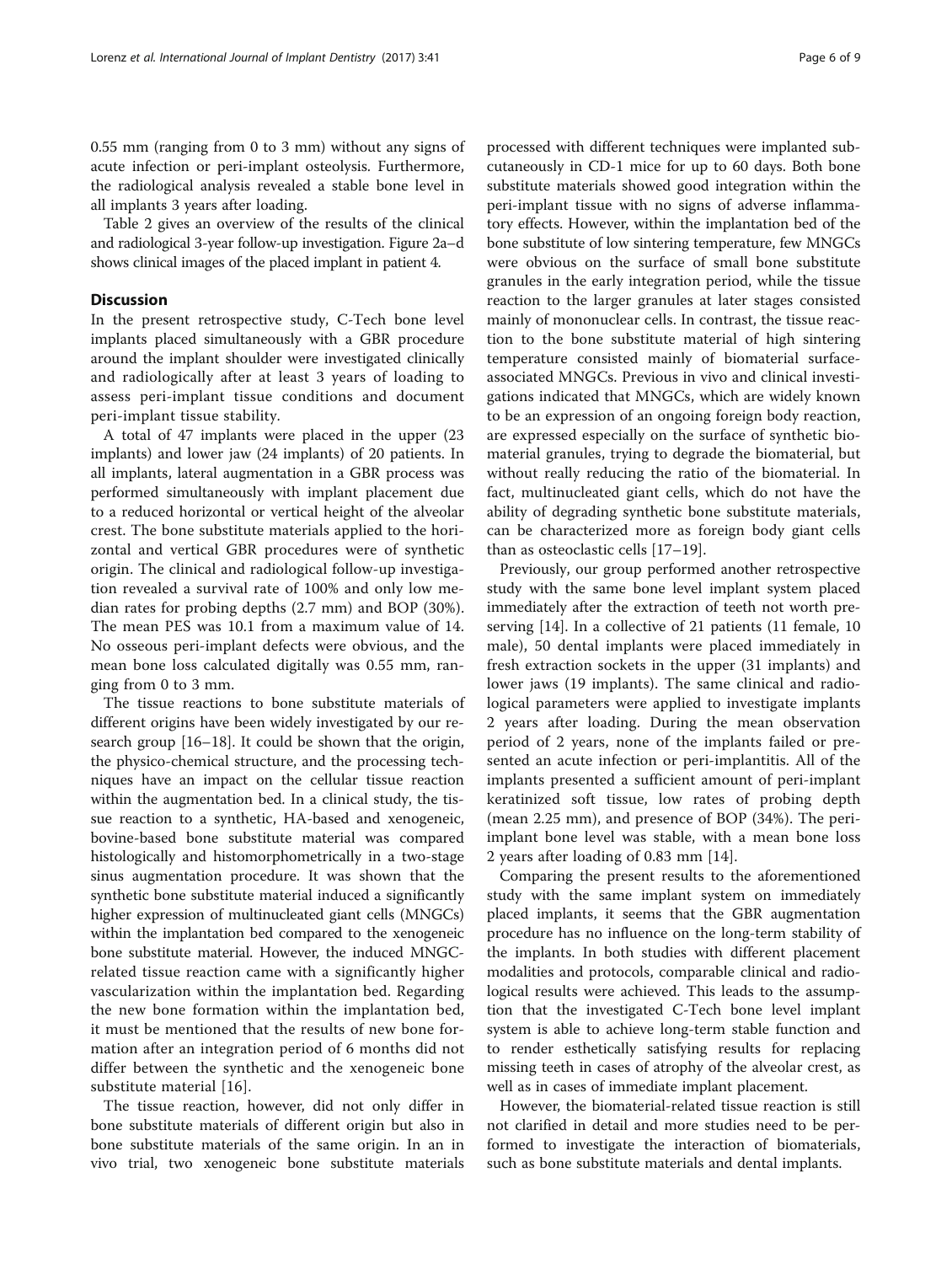|                | Patient Implant-<br>localization<br>(region) | loss<br>$(+/-)$          | Implant Buccal width<br>of keratinized<br>peri-implant<br>gingiva (mm) | Buccal thickness Pink Esthetic<br>of keratinized<br>peri-implant<br>gingiva (mm) | Score (PES)              | Probing depth Bleeding on<br>(mm) at four<br>sites (mb, db,<br>mo, do) | Probing $(+/-)$<br>at four sites<br>(mb, db, mo, do)                                    | Peri-implant<br>bone loss<br>(mm) | Presence of<br>peri-implant<br>osteolysis<br>$(+/-)$ |
|----------------|----------------------------------------------|--------------------------|------------------------------------------------------------------------|----------------------------------------------------------------------------------|--------------------------|------------------------------------------------------------------------|-----------------------------------------------------------------------------------------|-----------------------------------|------------------------------------------------------|
| $\mathbf{1}$   | 32                                           | $\overline{\phantom{a}}$ | $\overline{2}$                                                         | $\overline{2}$                                                                   | $\overline{\phantom{a}}$ | 3, 2, 2, 3                                                             | $-$ , $-$ , $-$ , $-$                                                                   | $\overline{0}$                    | $\overline{\phantom{0}}$                             |
|                | 34                                           | $\overline{\phantom{0}}$ | 3                                                                      | 3                                                                                |                          | 2, 2, 2, 3                                                             | $-,-,-,-$                                                                               | $\circ$                           | —                                                    |
|                | 42                                           | $\overline{\phantom{a}}$ | 3                                                                      | $\overline{2}$                                                                   |                          | 3, 2, 3, 2                                                             | $-,-,-,-$                                                                               | $\circ$                           |                                                      |
|                | 44                                           | $\qquad \qquad -$        | $\overline{2}$                                                         | 3                                                                                |                          | 3, 3, 2, 3                                                             | $-,-,-,-$                                                                               | $\circ$                           |                                                      |
| $\overline{2}$ | 36                                           | $\overline{\phantom{0}}$ | $\overline{2}$                                                         | 3                                                                                | $\,8\,$                  | 3, 3, 3, 4                                                             | $-$ , $-$ , $-$ , $+$                                                                   | 0.5                               |                                                      |
|                | 37                                           | $\overline{\phantom{0}}$ | $\overline{2}$                                                         | 3                                                                                | $\overline{7}$           | 2, 3, 2, 3                                                             | $-$ , $-$ , $-$ , $-$                                                                   | 0.5                               |                                                      |
|                | 46                                           | $\overline{\phantom{m}}$ | 3                                                                      | $\overline{2}$                                                                   | 8                        | 3, 3, 2, 3                                                             | $-,-,-,-$                                                                               | $\circ$                           |                                                      |
|                | 47                                           | $\overline{\phantom{0}}$ | 3                                                                      | $\overline{2}$                                                                   | 9                        | 3, 4, 3, 4                                                             | $-$ , +, -, +                                                                           | $\circ$                           |                                                      |
| 3              | 26                                           | $\overline{\phantom{0}}$ | $\overline{4}$                                                         | 3                                                                                | 8                        | 2, 3, 3, 3                                                             | $-$ , $-$ , $-$ , $-$                                                                   | $\mathbf{1}$                      |                                                      |
| $\overline{4}$ | 21                                           | $\qquad \qquad -$        | 3                                                                      | 3                                                                                | 8                        | 2, 2, 2, 3                                                             | $-,-,-,-$                                                                               | $\circ$                           |                                                      |
| 5              | 23                                           | $\overline{\phantom{0}}$ | $\overline{4}$                                                         | $\overline{2}$                                                                   | 9                        | 3, 2, 2, 2                                                             | $-,-,-,-$                                                                               | $\circ$                           |                                                      |
|                | 26                                           | $\overline{\phantom{m}}$ | 3                                                                      | $\overline{2}$                                                                   | 9                        | 3, 3, 3, 4                                                             | $-$ , $-$ , $-$ , $+$                                                                   | 0.5                               |                                                      |
|                | 27                                           | $\qquad \qquad -$        | 3                                                                      | 3                                                                                | 8                        | 3, 4, 4, 4                                                             | $-$ , +, -, +                                                                           | $\mathbf{1}$                      |                                                      |
| 6              | 32                                           | $\overline{\phantom{0}}$ | 3                                                                      | $\overline{2}$                                                                   | 11                       | 2, 3, 2, 3                                                             | $-,-,-,-$                                                                               | $\mathbf{1}$                      |                                                      |
|                | 42                                           | $\overline{\phantom{m}}$ | $\overline{2}$                                                         | $\overline{2}$                                                                   | 11                       | 2, 1, 1, 2                                                             | $-$ , $-$ , $-$ , $-$                                                                   | $\circ$                           |                                                      |
| 7              | 36                                           | $\overline{\phantom{m}}$ | 3                                                                      | $\overline{2}$                                                                   | 10                       | 3, 3, 3, 4                                                             | $-$ , +, -, -                                                                           | 0.5                               |                                                      |
|                | 46                                           |                          | $\overline{2}$                                                         | 3                                                                                | 9                        | 4, 5, 3, 4                                                             | $+,-,+,-$                                                                               | 0.5                               |                                                      |
|                | 36                                           | $\qquad \qquad -$        | 3                                                                      | 3                                                                                | 10                       | 3, 2, 2, 3                                                             | $-,-,-,-$                                                                               | $\mathbf{3}$                      |                                                      |
| 8              | 16                                           | $\overline{\phantom{m}}$ | 3                                                                      | $\overline{2}$                                                                   | 11                       | 2, 2, 2, 3                                                             | $-,-,-,-$                                                                               | 0.5                               |                                                      |
|                | 26                                           | $\overline{\phantom{m}}$ | 3                                                                      | $\overline{2}$                                                                   | 10                       | 3, 2, 2, 2                                                             | $-$ , $-$ , $-$ , $-$                                                                   | $\mathbf{1}$                      |                                                      |
| 9              | 27                                           | $\overline{\phantom{0}}$ | $\mathsf 3$                                                            | $\overline{2}$                                                                   | 9                        | 3, 3, 3, 4                                                             | $-$ , $-$ , $-$ , $+$                                                                   | $\mathbf{1}$                      |                                                      |
| 10             | 15                                           | $\qquad \qquad -$        | $\overline{4}$                                                         | 3                                                                                | 12                       | 3, 2, 2, 2                                                             | $-,-,-,-$                                                                               | $\mathsf{O}\xspace$               |                                                      |
|                | 16                                           | $\overline{\phantom{m}}$ | $\overline{4}$                                                         | 3                                                                                | 11                       | 3, 3, 2, 2                                                             | $-,-,-,-$                                                                               | $\circ$                           |                                                      |
|                | 17                                           | $\overline{\phantom{0}}$ | 3                                                                      | $\overline{2}$                                                                   | 9                        | 3, 3, 4, 3                                                             | $-$ , $-$ , $+$ , $-$                                                                   | $\circ$                           |                                                      |
|                | 24                                           | $\overline{\phantom{0}}$ | $\overline{4}$                                                         | $\overline{4}$                                                                   | 12                       | 2, 3, 2, 3                                                             | $-$ , $-$ , $-$ , $-$                                                                   | $\circ$                           |                                                      |
|                | 36                                           | $\overline{\phantom{0}}$ | $\overline{2}$                                                         | $\mathbf{1}$                                                                     | 10                       | 3, 4, 3, 3                                                             | $-$ , +, $-$ , -                                                                        | 0.5                               |                                                      |
|                | 46                                           | $\overline{\phantom{m}}$ | $\overline{2}$                                                         | $\overline{2}$                                                                   | 9                        | 3, 3, 3, 3                                                             | $-$ , $-$ , $-$ , $-$                                                                   | $\mathbf{1}$                      |                                                      |
| 11             | 35                                           | $\overline{\phantom{m}}$ | 3                                                                      | $\overline{2}$                                                                   | 11                       | 2, 2, 3, 2                                                             | $-$ , $-$ , $-$ , $-$                                                                   | 0.5                               |                                                      |
|                | 36                                           |                          | 3                                                                      | $\overline{2}$                                                                   | 11                       | 3, 3, 2, 2                                                             | $-,-,-,-$                                                                               | $\mathbf{1}$                      |                                                      |
| 12             | 16                                           |                          | 4                                                                      | 2                                                                                | 12                       | 3, 2, 2, 2                                                             | $-$ , $-$ , $-$ , $-$                                                                   | 0                                 |                                                      |
| 13             | 24                                           |                          | 5                                                                      | 3                                                                                | 12                       | 1, 2, 2, 2                                                             |                                                                                         | $\mathbf 0$                       |                                                      |
|                | 25                                           |                          | 5                                                                      | $\overline{2}$                                                                   | 11                       | 2, 2, 1, 1                                                             | $-$ , $-$ , $-$ , $-$                                                                   | 0                                 |                                                      |
|                | 26                                           |                          | $\overline{4}$                                                         | $\overline{2}$                                                                   | 9                        | 2, 2, 3, 2                                                             | $\mathop{-_{\ell}}\mathop{-_{\ell}}\mathop{-_{\ell}}\mathop{-_{\ell}}$ $\mathop{-}$     | $\mathbf{1}$                      |                                                      |
|                | 46                                           |                          | 3                                                                      | $\overline{2}$                                                                   | 8                        | 3, 3, 4, 3                                                             | $-$ , $-$ , $+$ , $-$                                                                   | $\overline{2}$                    |                                                      |
| 14             | 36                                           |                          | 3                                                                      | $\overline{2}$                                                                   | 7                        | 4, 3, 3, 2                                                             | $+$ , $-$ , $-$ , $-$                                                                   | 0.5                               |                                                      |
|                | 37                                           |                          | $\overline{2}$                                                         | $\overline{2}$                                                                   | 10                       | 3, 4, 3, 3                                                             | $-$ , $-$ , $-$ , $-$                                                                   | $\mathbf{1}$                      |                                                      |
| 15             | 11                                           |                          | $\overline{4}$                                                         | 3                                                                                | 13                       | 2, 2, 3, 2                                                             | $-$ , $-$ , $-$ , $-$                                                                   | 0                                 |                                                      |
| 16             | 36                                           |                          | $\overline{2}$                                                         | $\overline{2}$                                                                   | 11                       | 3, 3, 2, 2                                                             | $-$ , $-$ , $-$ , $-$                                                                   | 0.5                               |                                                      |
|                | 46                                           |                          | 3                                                                      | $\overline{2}$                                                                   | 10                       | 3, 4, 3, 3                                                             | $-$ , +, $-$ , $-$                                                                      | $\mathbf{1}$                      |                                                      |
|                | 47                                           |                          | $\overline{2}$                                                         | $\overline{2}$                                                                   | 11                       | 3, 3, 2, 3                                                             | $-,-,-,-$                                                                               | $\mathbf{1}$                      |                                                      |
| 17             | 14                                           |                          | 5                                                                      | 2                                                                                | 12                       | 2, 2, 1, 2                                                             | $-,-,-,-$                                                                               | $\mathsf{O}\xspace$               |                                                      |
|                | 15                                           | $\qquad \qquad -$        | $\overline{4}$                                                         | 3                                                                                | 13                       | 2, 2, 2, 3                                                             | $\mathop{-_{\ell}}\mathop{-_{\ell}}\mathop{-_{\ell}}\mathop{-_{\ell}}\mathop{-_{\ell}}$ | 0                                 |                                                      |

<span id="page-6-0"></span>Table 2 Results from the clinical and radiological 3-year follow-up investigation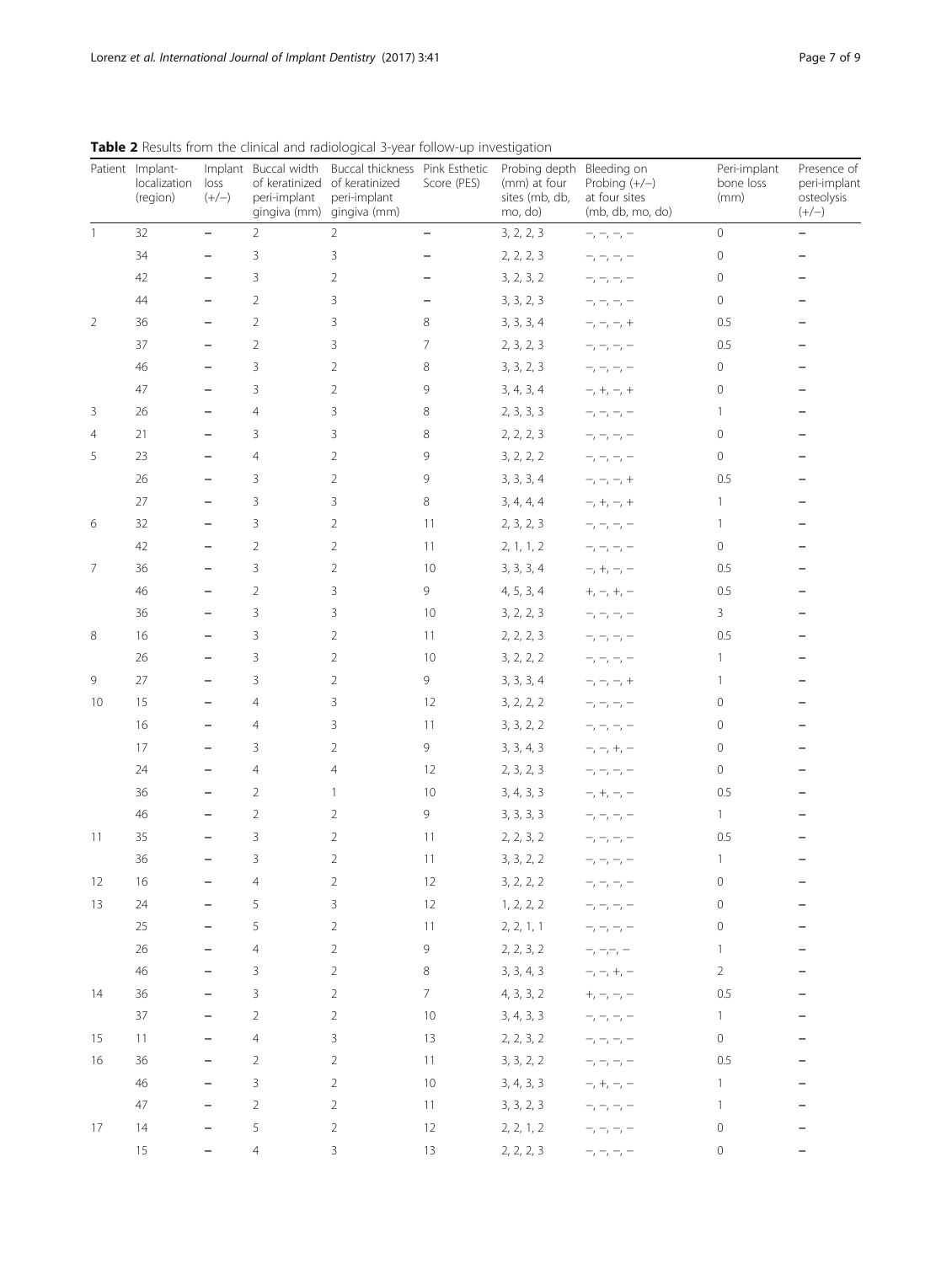| 18          | 27                                  | $\overline{\phantom{m}}$ |                                       |                           | 11                    | 3, 3, 4, 3                | $-$ , +, -, +                                   |                                        |         |
|-------------|-------------------------------------|--------------------------|---------------------------------------|---------------------------|-----------------------|---------------------------|-------------------------------------------------|----------------------------------------|---------|
|             | 47                                  | $\overline{\phantom{m}}$ |                                       |                           | 9                     | 4, 4, 3, 3                | $+,-,-,-$                                       |                                        |         |
| 19          | 22                                  | $\overline{\phantom{m}}$ |                                       |                           | 13                    | 2, 2, 1, 2                | $-,-,-,-$                                       |                                        |         |
|             | 24                                  | $\overline{\phantom{m}}$ | 6                                     |                           | 12                    | 2, 3, 3, 2                | $-,-,-,-$                                       |                                        |         |
| 20          | 26                                  | $\overline{\phantom{m}}$ | 4                                     |                           | 11                    | 3, 3, 2, 3                | $-,-,-,-$                                       |                                        |         |
| Total<br>20 | Total 47;<br>$23^*$ u.j,<br>24*l.j. | Total 0                  | Mean<br>$3.2$ mm $(2 -$<br>$6$ mm $)$ | Mean 2.4 mm<br>$(1-4$ mm) | Mean 10.1<br>$(7-13)$ | Mean 2.7 mm<br>$(1-5$ mm) | Total 9.6% of the sites;<br>30% of the implants | Mean<br>$0.55$ mm $(0 -$<br>$3$ mm $)$ | Total 0 |

<span id="page-7-0"></span>**Table 2** Results from the clinical and radiological 3-year follow-up investigation (Continued)

mb mesio-buccal, db disto-buccal, mo mesio-oral, do disto-oral, + present, - absent, f.p. fixed prosthetics, r.p. removable prosthetics, u.j. upper jaw, l.j. lower jaw



Fig. 2 Clinical image of patient 4: a region 21 before implant placement. b, c Implant placement using the GBR procedure with a synthetic bone substitute material composed of HA + β-TCP

## Conclusions

In the present study, the implant and peri-implant hard- and soft-tissue stability was analyzed in a bone level implant system placed simultaneously with a GBR procedure 3 years after prosthetic loading. Peri-implant hard- and soft-tissue parameters such as width and thickness of peri-implant keratinized gingiva, probing depth, BOP, PES, peri-implant bone loss, and the presence of peri-implant osteolysis were analyzed. The 3 year follow-up investigation revealed a survival rate of 100% and comparably low values for probing depth (2.7 mm) and BOP (30%). Furthermore, analysis of PES showed a favorable esthetic appearance of the implants and prosthetics. The synthetic HA and HA +  $β$ tricalcium phosphate-based bone substitute materials used for the GBR seem to have had no negative influence on the peri-implant health, as all investigated parameters were in accordance with or better than the results presented in the international literature. In conclusion, the investigated bone level implant system seems to be suitable to achieve functionally and esthetically satisfying results in indications that require simultaneous augmentation procedures 3 years after loading.

#### Abbreviations

β-TCP: β-tricalcium phosphate; BOP: Bleeding on probing; F.P.: Fixed prosthetics; GBR: Guided bone regeneration; HA: Hydroxyapatite; MNGCs: Multinucleated giant cells; PES: Pink Esthetic Score; R.P.: Removable prosthetics

#### Funding

The authors declare no funds for the research.

#### Authors' contributions

JL and SG designed the study; HL and JL performed the patient treatment and data collection. SG and RS performed the data analysis. All authors read and approved the final version of the manuscript.

#### Ethics approval and consent to participate

This study was conducted in compliance with the principles of the Declaration of Helsinki, and the approval of the ethics committee required for the study was obtained from the Ethics Committee of the Medical Center of the Goethe University Frankfurt. The procedures to be performed were explained in detail, and the patients signed the consent form.

#### Competing interests

Jonas Lorenz, Henriette Lerner, Robert Sader, and Shahram Ghanaati declare that they have no competing interests.